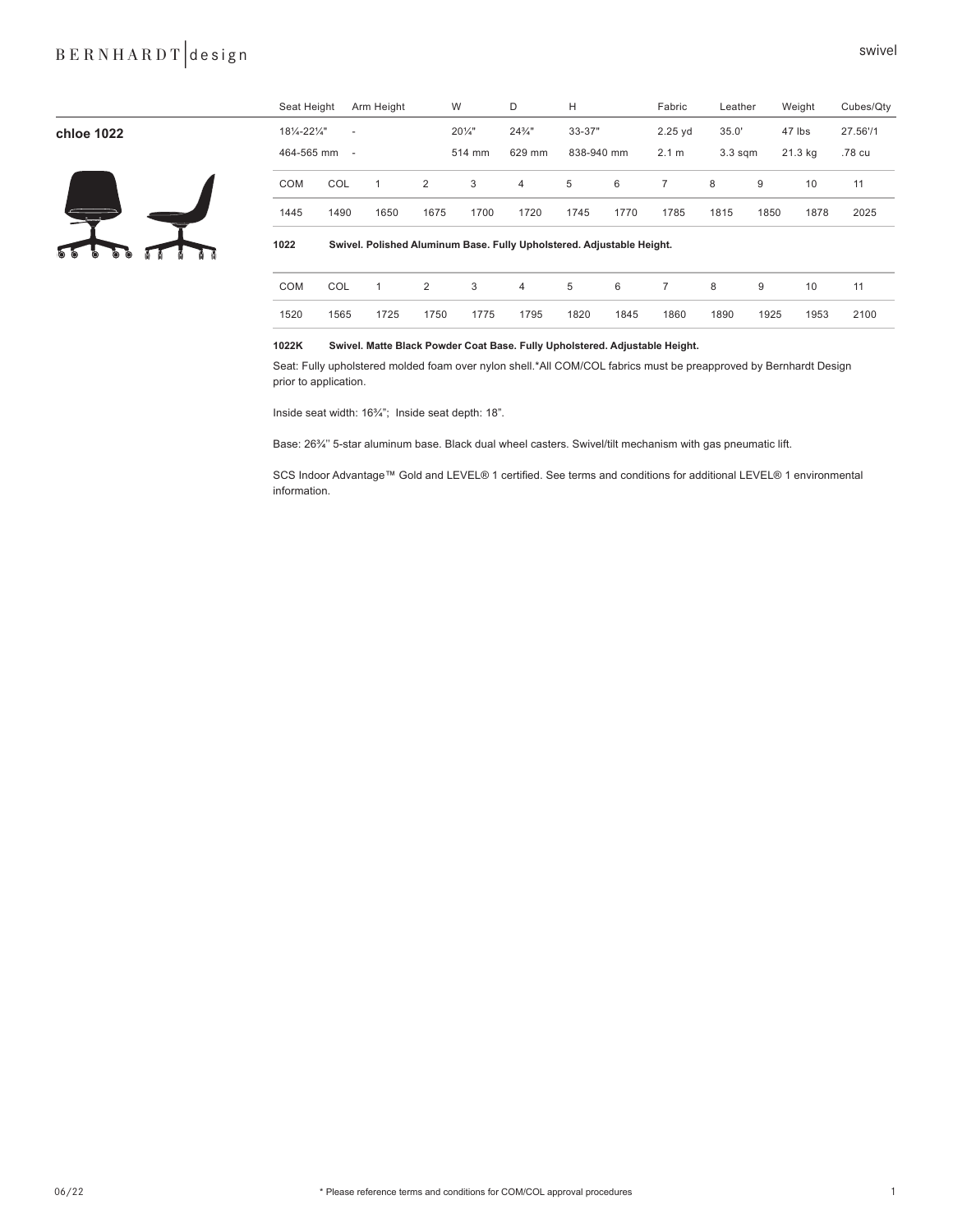## BERNHARDT design suest

|            | Seat Height                                  |                          | Arm Height                       |      | W                 | D                 | н                 |      | Fabric         |       | Leather   | Weight  | Cubes/Qty         |
|------------|----------------------------------------------|--------------------------|----------------------------------|------|-------------------|-------------------|-------------------|------|----------------|-------|-----------|---------|-------------------|
| chloe 1020 | 19"                                          | ٠                        |                                  |      | $20\frac{1}{4}$ " | $24\frac{3}{4}$ " | $32\frac{1}{2}$ " |      | $2.25$ yds     | 35.0' |           | 37 lbs  | 21.7471           |
|            | 483 mm                                       | $\overline{\phantom{a}}$ |                                  |      | 514 mm            | 629 mm            | 826 mm            |      | 2.1 m          |       | $3.3$ sqm | 16.8 kg | .62 <sub>cu</sub> |
|            | COM                                          | COL                      | $\mathbf{1}$                     | 2    | 3                 | 4                 | 5                 | 6    | $\overline{7}$ | 8     | 9         | 10      | 11                |
| كالمترى    | 1105                                         | 1150                     | 1310                             | 1335 | 1360              | 1380              | 1405              | 1430 | 1445           | 1475  | 1510      | 1538    | 1685              |
|            | Tubular Base. Fully Upholstered.             |                          |                                  |      |                   |                   |                   |      |                |       |           |         |                   |
|            | 1020                                         |                          | <b>Polished Stainless Steel.</b> |      |                   |                   |                   |      |                |       |           |         |                   |
|            | COM                                          | COL                      | $\mathbf{1}$                     | 2    | 3                 | 4                 | 5                 | 6    | $\overline{7}$ | 8     | 9         | 10      | 11                |
|            | 1180                                         | 1225                     | 1385                             | 1410 | 1435              | 1455              | 1480              | 1505 | 1520           | 1550  | 1585      | 1613    | 1760              |
|            | Powder Coat Tubular Base. Fully Upholstered. |                          |                                  |      |                   |                   |                   |      |                |       |           |         |                   |
|            | 1020WH                                       | Satin White.             |                                  |      |                   |                   |                   |      |                |       |           |         |                   |
|            | 1020CD                                       | $C$ ronhito              |                                  |      |                   |                   |                   |      |                |       |           |         |                   |

**1020GR Graphite. 1020BZ Bronze. 1020IG Iron Grey. 1020RD Black Red.** 

**1020K Matte Black.**

Molded foam over nylon shell. \*All COM/COL fabrics must be preapproved by Bernhardt Design prior to application. SCS Indoor Advantage™ Gold and LEVEL® 1 certified. See terms and conditions for additional environmental information.



| chloe 1021 | 19"    | $\overline{\phantom{a}}$ |      |                | $20\frac{1}{4}$ " | $24\frac{3}{4}$ " | $32\frac{1}{2}$ |      | $2.25$ yds | 35.0'     |      | 37 lbs  | 21.74'/1 |
|------------|--------|--------------------------|------|----------------|-------------------|-------------------|-----------------|------|------------|-----------|------|---------|----------|
|            | 483 mm | $\overline{\phantom{a}}$ |      |                | 514 mm            | 629 mm            | 826 mm          |      | 2.1 m      | $3.3$ sqm |      | 16.8 kg | .62 cu   |
|            | COM    | <b>COL</b>               |      | $\overline{2}$ | 3                 | $\overline{4}$    | 5               | 6    |            | 8         | 9    | 10      | 11       |
|            | 1292   | 1337                     | 1497 | 1522           | 1547              | 1567              | 1592            | 1617 | 1632       | 1662      | 1697 | 1725    | 1872     |
|            |        |                          |      |                |                   |                   |                 |      |            |           |      |         |          |

### **1021 Polished Aluminum Base. Fully Upholstered.**

|      |           |      |      |      |      |  | COM COL 1 2 3 4 5 6 7 8 9 10 11 |  |  |
|------|-----------|------|------|------|------|--|---------------------------------|--|--|
| 1367 | 1412 1572 | 1597 | 1622 | 1642 | 1667 |  | 1692 1707 1737 1772 1800 1947   |  |  |

**Powder Coat Aluminum Base. Fully Upholstered.**

| 1021WH | Satin White.      |
|--------|-------------------|
| 1021GR | Graphite.         |
| 1021BZ | Bronze.           |
| 1021IG | Iron Grey.        |
| 1021RD | <b>Black Red.</b> |
| 1021K  | Matte Black.      |

Molded foam over nylon shell. \*All COM/COL fabrics must be preapproved by Bernhardt Design prior to application. SCS Indoor Advantage™ Gold and LEVEL® 1 certified. See terms and conditions for additional environmental information.